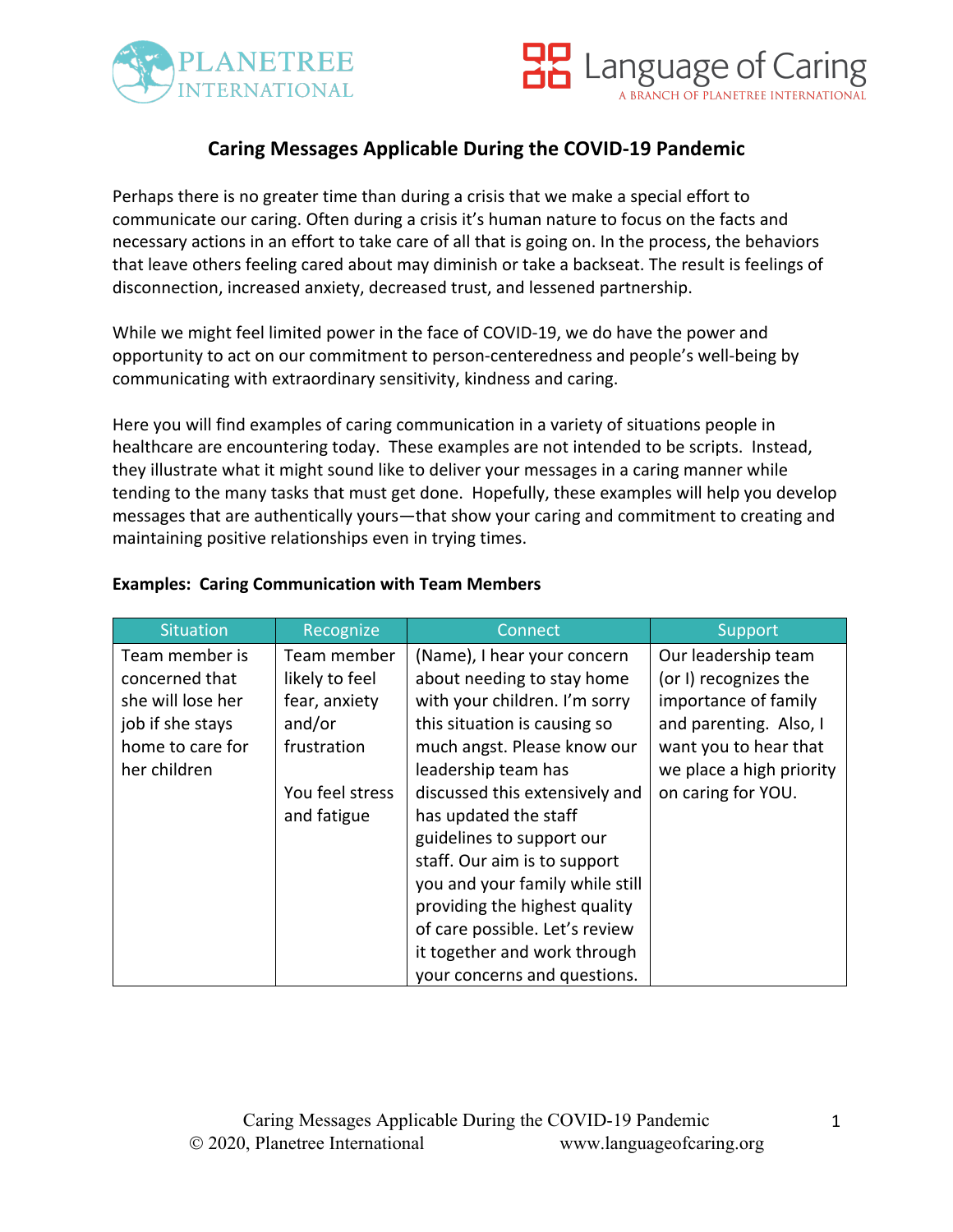



#### **Examples: Caring Communication with Team Members Continued**

| <b>Situation</b>    | Recognize      | Connect                         | Support                  |
|---------------------|----------------|---------------------------------|--------------------------|
| You want to         | Team member    | Hi, (name), how are you?        | I'd like to hear how     |
| express             | likely to feel | I'm calling to check in on you. | you're feeling working   |
| emotional/spiritual | sad,           | These are such trying times-    | at home and consider     |
| care for team       | concerned      | certainly not business as       | ways we can make this    |
| members who are     | and/or afraid  | usual in our work and in our    | situation work better    |
| working from        |                | families! I realize working     | for you and our team. I  |
| home                | You feel       | from home is really different   | really miss seeing you   |
|                     | worry, stress, | for you, perhaps challenging    | in person and I want to  |
|                     | compassion     | in new ways and making you      | keep you connected to    |
|                     | and or hope:   | feel disconnected with our      | the team during all of   |
|                     |                | team.                           | this.                    |
| You want to         | Team member    | Hi, I want to check in and see  | I want to support you    |
| address concerns    | likely to feel | how you're doing. It sounds     | and help alleviate your  |
| about taking care   | fear, stress   | like you're worried about       | fears. Talk to me!       |
| of a COVID-19       |                | taking care of the patient      | What are your specific   |
| positive patient    | You feel       | with the possible COVID-19      | concerns, and what do    |
|                     | worried,       | diagnosis.                      | you need to feel better  |
|                     | stressed and   |                                 | about this? I'm here for |
|                     | compassionate  |                                 | you.                     |
| You want your       | Team member    | (Name), thank you very much     | Can we talk about YOU    |
| team member to      | likely to feel | for all of your pitching in and | and what you are         |
| take care of        | stressed,      | the amazing job you're doing    | doing to take care of    |
| him/herself         | nervous, and   | here every day. I'm             | yourself? I want to      |
|                     | exhausted      | wondering how you're            | support you and do my    |
|                     |                | feeling, and if you are doing   | part to make sure you    |
|                     | You feel       | alright?                        | have what you need       |
|                     | concerned,     |                                 | for your work and for    |
|                     | and            |                                 | your personal well-      |
|                     | empathetic     |                                 | being. I really          |
|                     |                |                                 | appreciate you.          |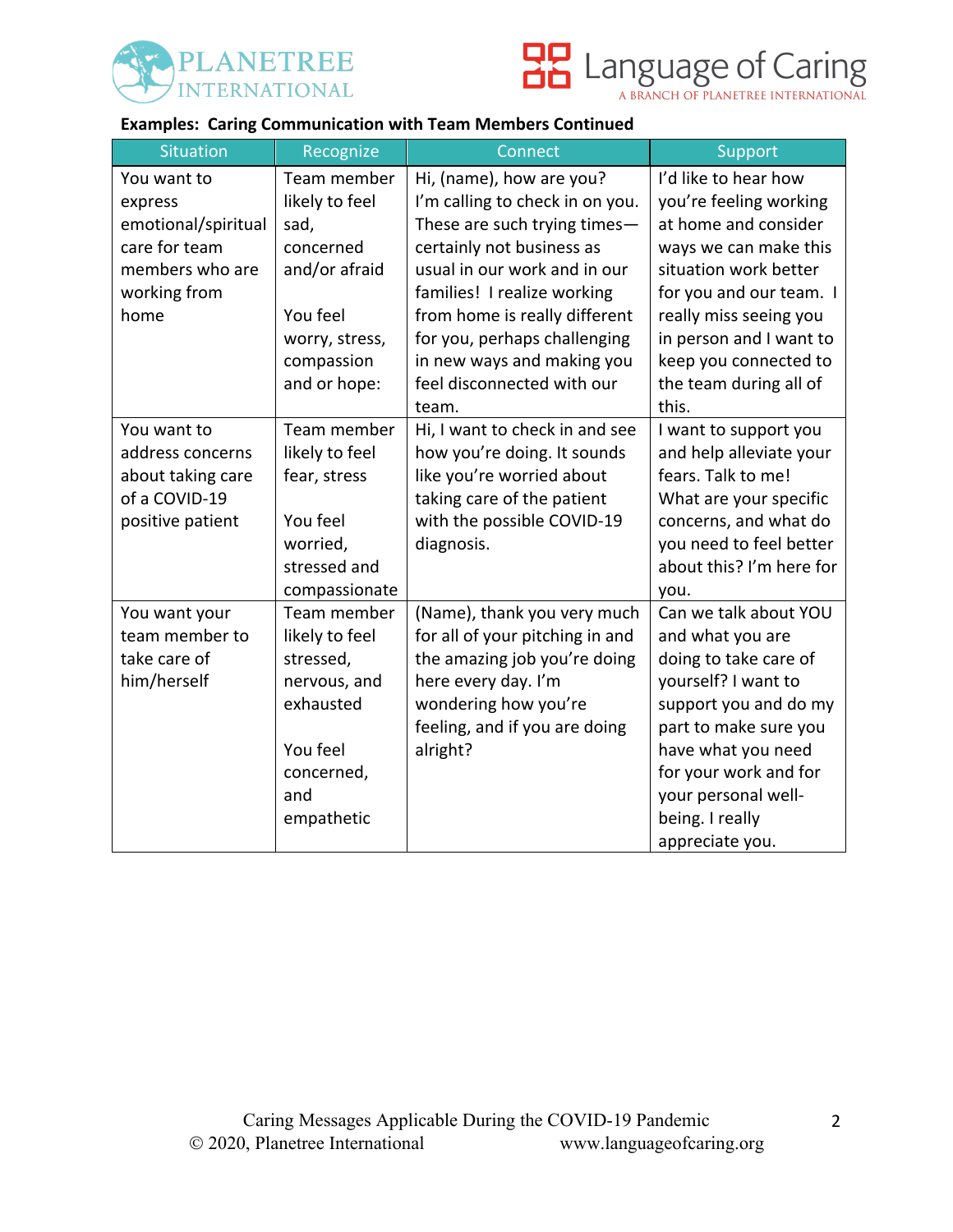



# **Examples: Caring Communications with Volunteers**

| Situation         | Recognize       | Connect                         | Support                   |
|-------------------|-----------------|---------------------------------|---------------------------|
| You need to ask   | Volunteers      | (Name), it's hard for me to     | Please rest assured       |
| volunteers to     | likely to feel  | describe how important our      | that I will update you,   |
| reduce their      | isolated,       | volunteers are to us and to our | and I very much look      |
| services to the   | frustrated, and | community-and YOU do so         | forward to resuming       |
| hospital and      | angry           | much! Unfortunately, we are     | the exceptional support   |
| patients          |                 | in a situation that requires us | you provide for our       |
|                   |                 | to take the unprecedented       | team and organization.    |
|                   | You feel        | action of temporarily reducing  | What are your             |
|                   | frustrated,     | volunteer support here.         | questions at this point?  |
|                   | sad,            |                                 | I want to answer them     |
|                   | compassionate   |                                 | for you, and I want you   |
|                   |                 |                                 | to know how much I        |
|                   |                 |                                 | appreciate you.           |
| You need to ask   | Volunteers      | Thank you very much for all     | Knowing you, I'm          |
| volunteers to     | likely to feel  | you do here. You are such a     | hoping you want to        |
| change where      | scared, hurt,   | blessing to us. Given the       | continue to help us and   |
| they work or      | concerned,      | current situation, we are       | our patients. Would       |
| what they do-     | frustrated or   | asking volunteers to work       | you be willing to (insert |
| such as working   | resistant       | differently. This is to protect | task, describe work)?     |
| remotely or       |                 | you from exposure, and to       | This would help us        |
| putting together  | You feel        | limit the people our patients   | greatly and allow you     |
| materials         | empathy and     | interact with for their         | to stay involved and      |
|                   | worry           | protection.                     | valuable during this      |
|                   |                 |                                 | time. I want you to feel  |
|                   |                 |                                 | comfortable in a spot     |
|                   |                 |                                 | that works for you.       |
| A volunteer is    | Volunteer       | First, thank you so much for    | We certainly will be      |
| worried that they | likely to feel  | bringing this up to me. I hear  | here to support you       |
| have been         | scared,         | your worry, and I'm so sorry    | through this.             |
| exposed           | worried, or     | this incident occurred. Let me  |                           |
|                   | angry           | get the details and then I will |                           |
|                   |                 | help you navigate next steps.   |                           |
|                   | You feel        |                                 |                           |
|                   | empathy,        |                                 |                           |
|                   | concern, and    |                                 |                           |
|                   | stress          |                                 |                           |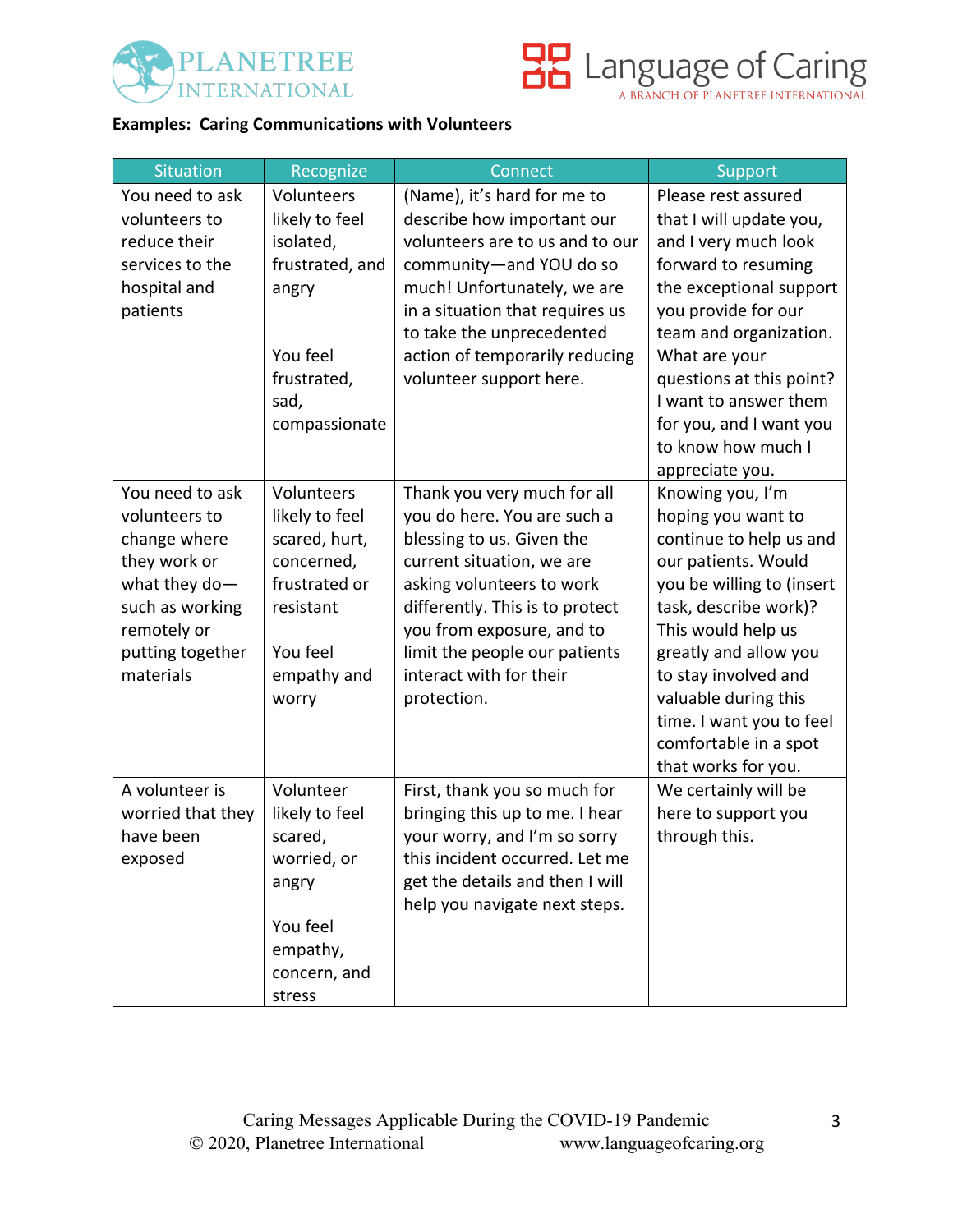



# **Examples: Caring Communication with Visitors and Family Members**

| Situation                                                                                                                  | Recognize                                                                                                                            | Connect                                                                                                                                                                                                                                                                                                                                                                                                                       | Support                                                                                                                                                                                                                                                                                                                    |
|----------------------------------------------------------------------------------------------------------------------------|--------------------------------------------------------------------------------------------------------------------------------------|-------------------------------------------------------------------------------------------------------------------------------------------------------------------------------------------------------------------------------------------------------------------------------------------------------------------------------------------------------------------------------------------------------------------------------|----------------------------------------------------------------------------------------------------------------------------------------------------------------------------------------------------------------------------------------------------------------------------------------------------------------------------|
| Visitor has<br>screened positive<br>with a slight fever<br>upon coming to<br>the<br>hospital/clinic/<br>long-term facility | Visitor likely<br>to feel<br>worried,<br>angry,<br>victimized,<br>concerned<br>You feel<br>empathetic,<br>cautious and<br>protective | (Name), it sounds like you're<br>very frustrated not being able<br>to see your Mom right now,<br>and I certainly understand that!<br>This is an unusual time for all of<br>us, and we need to be extra<br>careful to protect your loved<br>one, as well as all of our<br>patients and staff. At this time,<br>we don't allow anyone with an<br>elevated temperature to visit,<br>since it may be that they are<br>contagious. | I'm glad to say we can<br>offer you a few options<br>for checking in with<br>your loved one using a<br>phone, iPad or<br>computer. Would you<br>like to hear about these<br>options now? I'm so<br>sorry for any<br>inconvenience and<br>thank you for your<br>understanding.                                              |
| You need to<br>impose limits on<br>visitors                                                                                | Visitor likely<br>to feel<br>worried,<br>angry,<br>concerned<br>You feel<br>empathetic,<br>cautious,<br>protective                   | I am so sorry you're not going<br>to be able to see your friend<br>today. I'm sure she would love<br>to see you. We have to limit the<br>number of visitors, so we can<br>keep our patients and team<br>safe during this unusual time<br>and also help people's friends<br>and family avoid getting sick.                                                                                                                     | We do have options for<br>virtual visits that may<br>be helpful. These are<br>ways you can check in<br>with your friend/family<br>member using an iPad,<br>phone or computer.<br>Would you like to hear<br>about how you can do<br>that? I'm so sorry for<br>any inconvenience and<br>thank you for your<br>understanding. |
| You need to limit<br>visitors to<br>maternity<br>patients                                                                  | Visitor likely<br>to feel<br>worried,<br>angry,<br>concerned<br>You feel<br>empathetic,<br>cautious,<br>protective                   | I can imagine you're excited to<br>see your friend and ultimately<br>the new addition!<br>Unfortunately, due to the<br>Coronavirus we have had to<br>limit visitors to one per room at<br>a time (state your policy).                                                                                                                                                                                                         | If you would like, I can<br>call her room and let<br>her know you're here.<br>Perhaps you can visit<br>for a few minutes, or<br>maybe her current<br>guest might be willing<br>to switch places with<br>you. I want to help<br>make this work for all of<br>you and keep everyone<br>safe. Thank you for<br>understanding! |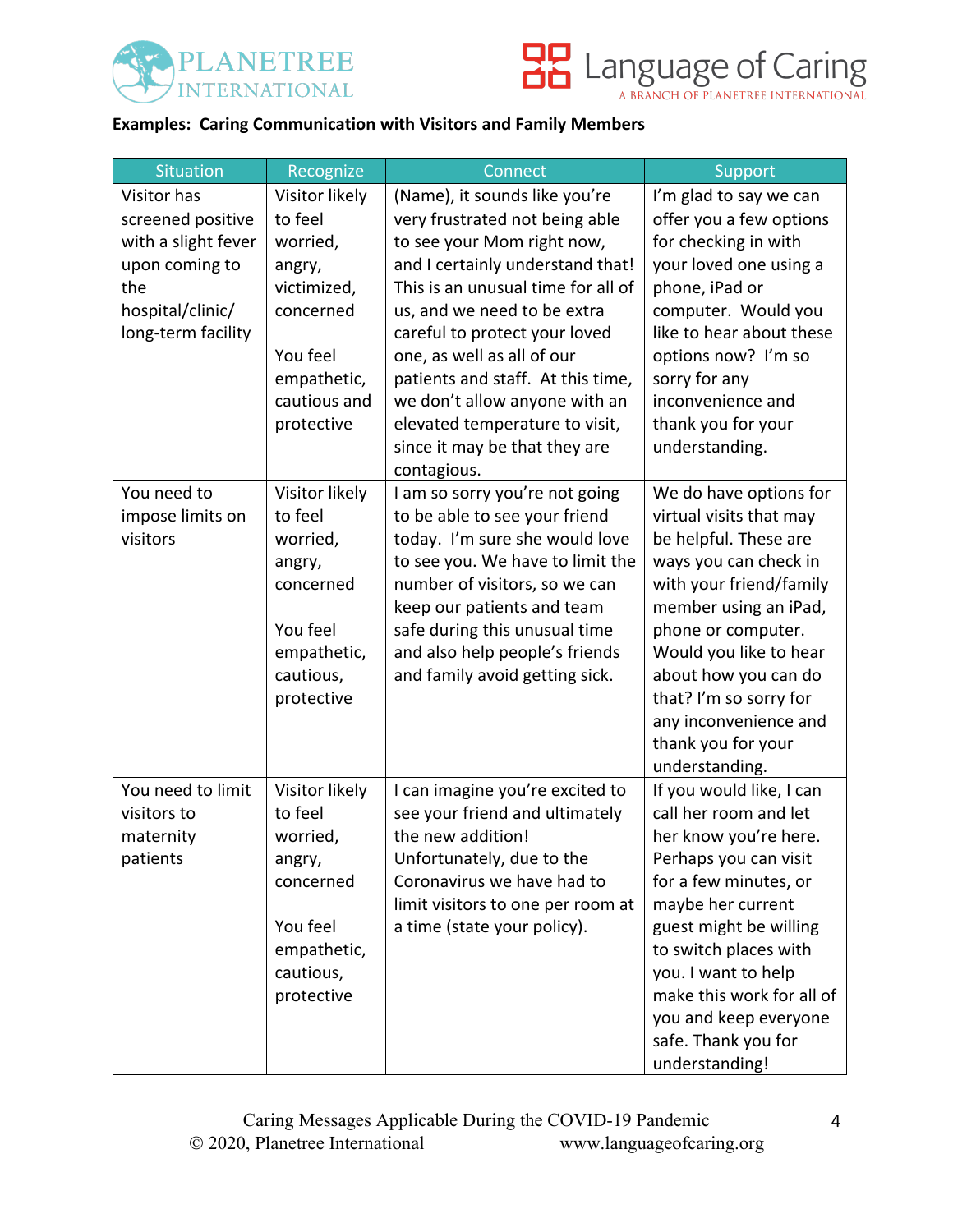



# **Examples: Caring Communication with Visitors and Family Members Continued**

| <b>Situation</b>                                                                         | Recognize                                                                                                                                      | Connect                                                                                                                                                                                                                                                                                                                                                                       | Support                                                                                                                                                                                                                                                                                                                                                  |
|------------------------------------------------------------------------------------------|------------------------------------------------------------------------------------------------------------------------------------------------|-------------------------------------------------------------------------------------------------------------------------------------------------------------------------------------------------------------------------------------------------------------------------------------------------------------------------------------------------------------------------------|----------------------------------------------------------------------------------------------------------------------------------------------------------------------------------------------------------------------------------------------------------------------------------------------------------------------------------------------------------|
| You need to limit<br>visitors to ICU                                                     | Visitor likely<br>to feel<br>worried,<br>angry,<br>concerned<br>You feel<br>empathetic,<br>cautious,<br>protective                             | I'm sorry your family is<br>experiencing this. Having<br>someone you love in ICU is a<br>difficult time. I see how you<br>want to support your mom.<br>Unfortunately, we have had to<br>change policies in the ICU to<br>protect our patients and staff.<br>Currently visits are limited to<br>one person at a time.                                                          | If you would like, you<br>may call your mom's<br>room and talk with her<br>current visitor, and<br>maybe you can switch<br>places and get a turn<br>visiting. I want to help<br>make this work for all of<br>you and keep everyone<br>safe. Thank you for<br>understanding!                                                                              |
| You need to<br>discourage a<br>person with a<br>chronic disease<br>from visiting         | Visitor likely<br>to feel<br>worried,<br>angry,<br>concerned<br>You feel<br>empathetic,<br>cautious,<br>protective                             | It is so wonderful to see you<br>here supporting your loved<br>one, and I bet they would love<br>to see you. I'm sorry to tell you<br>that visitors with their own<br>chronic health issues can't visit.<br>This is for your own protection.<br>We want to make sure that you<br>don't catch something during<br>the unusual health crisis we're<br>handling.                 | We do have options for<br>virtual visits that might<br>be helpful to you, like<br>visiting by way of iPad,<br>phone or computer<br>Would you be<br>interested in me sharing<br>how you can do this<br>now? Again, I'm so<br>sorry for any<br>inconvenience and<br>thank you for your<br>understanding.                                                   |
| A whole family<br>visits-wanting to<br>see their loved<br>one together-a<br>safety issue | Family<br>members<br>likely to feel:<br>worried,<br>angry,<br>concerned<br>and insistent<br>You feel<br>empathetic,<br>cautious,<br>protective | It's wonderful knowing that all<br>of you are here for your dad. I<br>can see he'll have lots of<br>support once he returns home.<br>We would love to keep all of<br>you together, and have you<br>support him while he's here.<br>Unfortunately, because of the<br>current healthcare crisis, we<br>are limiting the number of<br>visitors who can visit at any one<br>time. | We do have a family<br>room. Perhaps you<br>could all stay in there<br>and support each other,<br>while one of you visits<br>your dad at a time. Let<br>me show you where<br>this is and connect you<br>with your dad's primary<br>nurse, so he or she can<br>keep you informed<br>while you support each<br>other. Thanks so much<br>for understanding. |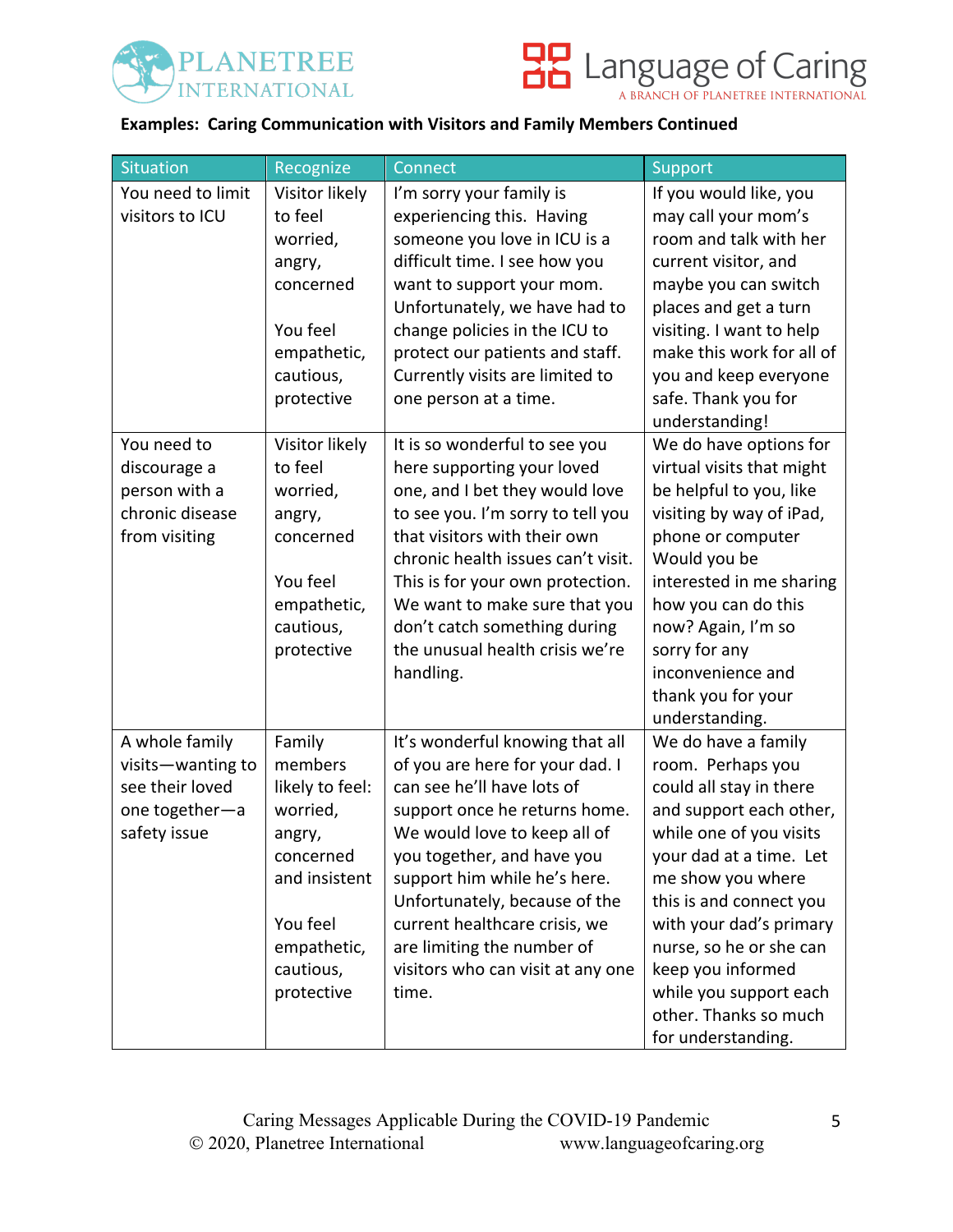



### **Examples: Caring Communication with Patients and Residents, and Clients**

| Situation           | Recognize         | Connect                                     | Support                  |
|---------------------|-------------------|---------------------------------------------|--------------------------|
| You need to         | Person likely     | Hi, (name). How are you today?              | I'm glad to say that     |
| communicate         | to feel           | I need to let you know that we              | we have a way to         |
| restricted visiting | concerned,        | have changed our visitation                 | help you connect         |
| hours and           | scared, lonely,   | rules for the time being so we              | with your family         |
| numbers to a        | bored             | can keep you and everyone we                | using a computer.        |
| patient or resident |                   | serve safe and healthy.                     | Are you up for me        |
|                     | You feel          | Unfortunately, there is a virus             | connecting you with      |
|                     | empathy,          | going around and your                       | your family right        |
|                     | concern           | age/condition makes you more                | now, or do you want      |
|                     |                   | susceptible to catching it. I               | me to come back in a     |
|                     |                   | don't want you to get sick,                 | bit? I want you to       |
|                     |                   | while at the same time I realize            | have your family         |
|                     |                   | having your family visit is                 | time, and I can help     |
|                     |                   | important to you.                           | you do that.             |
| A patient needing   | Patient &         | Hello, I'm sorry you're not                 | Our team is taking a     |
| standard            | family            | feeling well today. It looks like           | proactive approach       |
| precautions is      | members           | you might be concerned about                | to ensure the safety     |
| seated/roomed       | likely to feel    | the gowns and masks you're                  | of you, your loved       |
| next to another     | concerned,        | seeing our staff use with some              | ones, all of our         |
| patient             | alarmed,          | patients. Let me explain a bit              | patients, their          |
|                     | and/or fearful    | and then I'd like to answer your            | families, and staff.     |
| Note: You will      |                   | questions. As you know, a virus             | Safety is our top        |
| need to speak to    | You feel          | has been spreading, making                  | priority. What           |
| both patient and    | empathetic,       | many people very sick. We use               | questions do you         |
| family members.     | cautious and      | gowns and masks to protect                  | have? I want to make     |
|                     | protective        | people against the possibility              | sure you feel            |
|                     |                   | that they might get germs from              | comfortable and<br>safe. |
| You need to         | Patient is likely | other people<br>Thanks for bringing up your | Let's talk about what    |
| counsel patients    | to feel           | concern about catching the                  | your work looks like,    |
| who work with the   | anxious,          | Coronavirus when you're                     | and then I can           |
| public.             | worried,          | working with the public.                    | suggest ways you can     |
|                     | nervous           |                                             | keep yourself as safe    |
|                     |                   |                                             | as possible. I want      |
|                     | You feel          |                                             | you to be safe and to    |
|                     | empathetic,       |                                             | stay healthy.            |
|                     | concerned         |                                             |                          |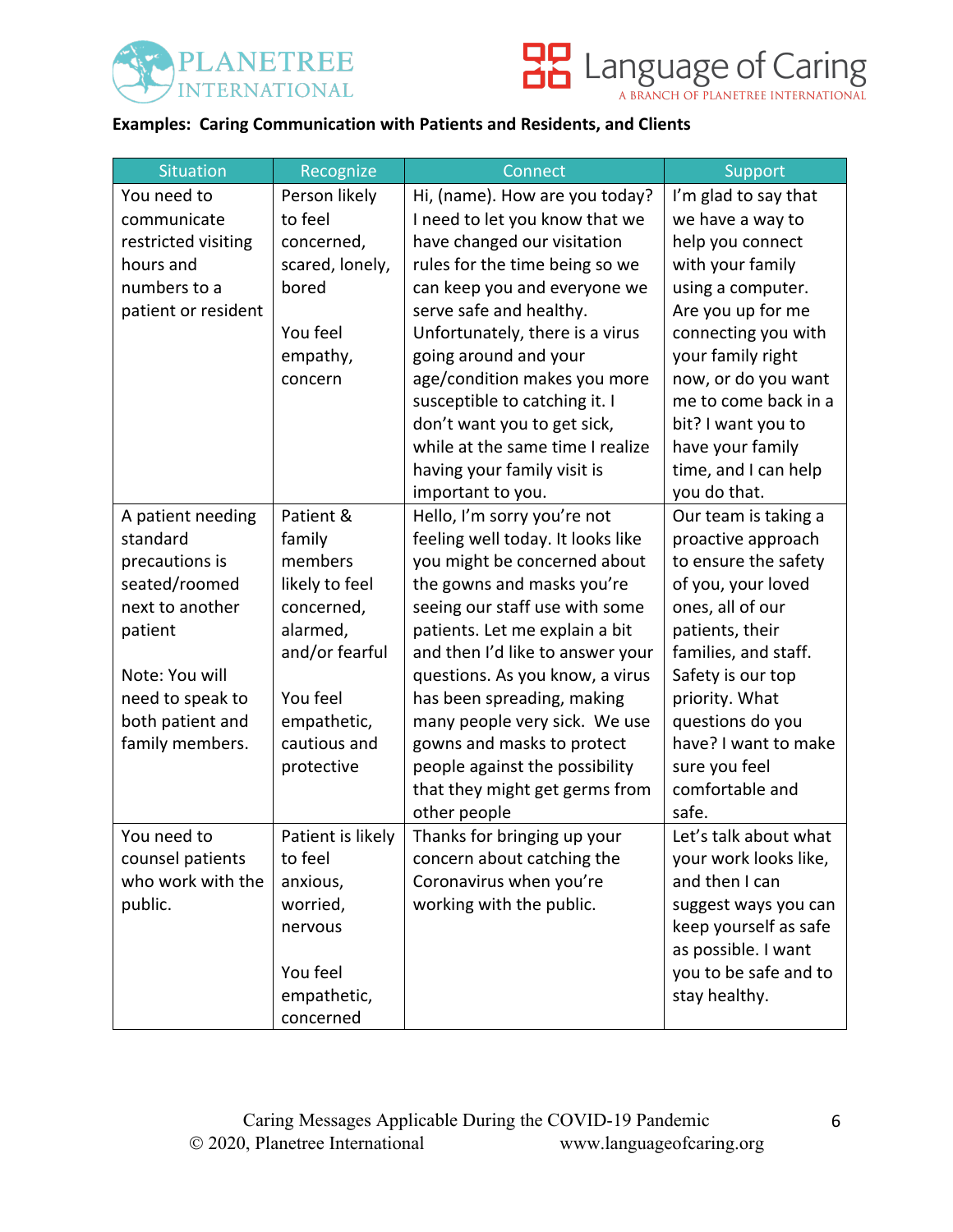



#### **Examples: Caring Communication with Patients/Residents/Clients Continued**

| <b>Situation</b>                                                                                                                   | Recognize                                                                                                                           | Connect                                                                                                                                                                                                                                                                                | Support                                                                                                                                                                                                                                                                                                                                                                                           |
|------------------------------------------------------------------------------------------------------------------------------------|-------------------------------------------------------------------------------------------------------------------------------------|----------------------------------------------------------------------------------------------------------------------------------------------------------------------------------------------------------------------------------------------------------------------------------------|---------------------------------------------------------------------------------------------------------------------------------------------------------------------------------------------------------------------------------------------------------------------------------------------------------------------------------------------------------------------------------------------------|
| You are talking<br>with a patient<br>with possible<br>COVID-19                                                                     | Patient is likely<br>to feel<br>anxious,<br>worried,<br>nervous<br>You feel<br>cautious,<br>concerned, on<br>edge                   | First, let me say I'm so sorry<br>you're going through this. I can<br>sense you're worried or a bit<br>nervous. I imagine you have<br>questions. Knowing what to<br>expect as well as having a plan<br>can help with that.                                                             | Let's review what<br>happens next, the<br>precautions needed<br>to keep you and<br>others safe, and I'll<br>answer your<br>immediate questions.<br>Then, if you have<br>other questions later<br>you can give us a call.<br>I want you to feel<br>informed, to have a<br>plan, and to know<br>that our whole team<br>is here to support<br>you. Does this sound<br>like a good place to<br>start? |
| Person wants test<br>because test<br>results are<br>required in order<br>to return to work.<br>However, tests are<br>not available | Employee<br>likely to feel<br>irritated,<br>concerned,<br>apprehensive<br>You feel<br>understanding,<br>frustrated and<br>powerless | (Name), I can only imagine how<br>frustrating and concerning it<br>must be to not be able to be<br>tested right now. Knowing<br>whether you have the<br>Coronavirus, or not, would at<br>least give you some answers.<br>Unfortunately, you don't<br>qualify for testing at this time. | What I can do for you<br>is provide a detailed<br>letter that explains<br>the guidelines and<br>states that you do<br>not qualify for<br>testing. You can<br>share this with your<br>employer. Then, if<br>you have other<br>questions or<br>symptoms, call us.<br>We are here to<br>support you, and our<br>team will make sure<br>you get the care you<br>need.                                 |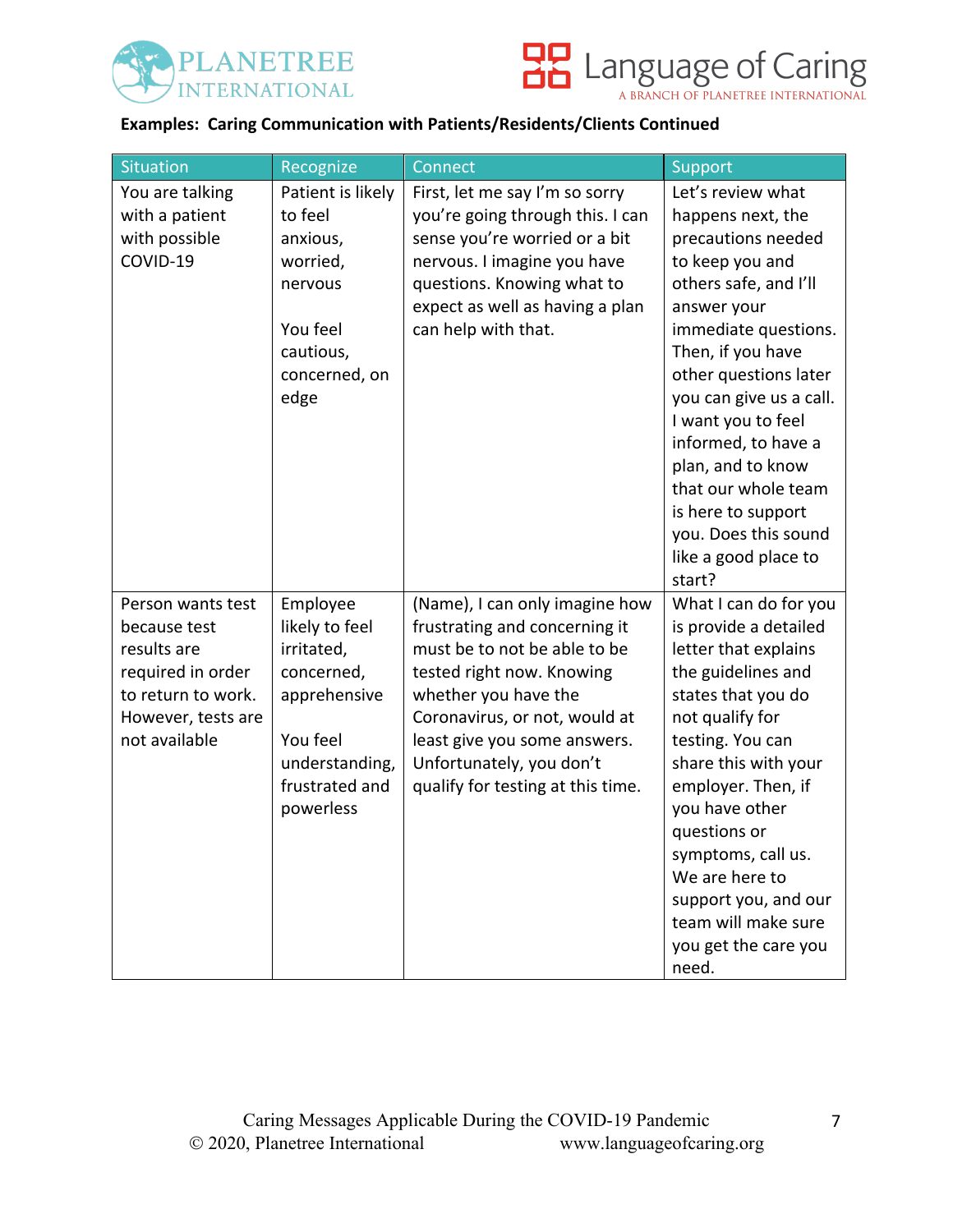



### **Examples: Caring Communication during Rounding on Patients and Residents**

| <b>Situation</b>                       | Recognize                  | Connect                                      | Support                                          |
|----------------------------------------|----------------------------|----------------------------------------------|--------------------------------------------------|
| Family caregivers                      | Caregiver                  | First, let me thank you. Your                | I want to help you be                            |
| of sick people are                     | likely to feel             | wife is so lucky to have you to              | successful. Can you tell                         |
| anxious                                | anxious,                   | take care of her. I can tell you             | me what you're                                   |
|                                        | stressed,                  | really want to do a good job                 | worried about so we                              |
|                                        | scared                     | and are worried about doing<br>it correctly. | can discuss and make<br>plans? I'm here for you, |
|                                        | You feel                   |                                              | and it's important to                            |
|                                        | concerned,                 |                                              | me that you feel as                              |
|                                        | empathetic                 |                                              | good as possible about                           |
|                                        |                            |                                              | what to do and how to                            |
|                                        |                            |                                              | do it!                                           |
| Family caregiver                       | Caregiver is               | I want to check in with you to               | What do you need, and                            |
| working hard to                        | likely to feel             | see how you're doing and to                  | are there questions you                          |
| support their sick                     | unappreciated,             | let you know how important                   | have that I can answer?                          |
| loved one                              | stressed,                  | and appreciated you are.                     | I want you to feel                               |
|                                        | afraid                     | Having you here really makes                 | confident going home.                            |
|                                        |                            | a difference. It gives me                    | Again, thank you for all                         |
|                                        | You feel                   | confidence knowing what                      | you're doing!                                    |
|                                        | thankful!                  | great support your daughter                  |                                                  |
|                                        |                            | will have when she returns                   |                                                  |
|                                        |                            | home.                                        |                                                  |
| People knowing                         | Patient or                 | Hi, (name). It sounds like                   | How are you doing                                |
| they have to<br>maintain social        | resident likely<br>to feel | you're worried and missing                   | with all of this? I can                          |
| distance and still                     |                            | your friends. I realize this is a            | help you call your                               |
|                                        | isolated,                  | very hard time and you might<br>feel lonely. | family or friends.<br>Would you be               |
| feel isolated (such<br>as with in-room | anxious,<br>stressed,      |                                              | interested in that? I                            |
| dining)                                | scared                     |                                              | want to make this time                           |
|                                        |                            |                                              | the best it can be for                           |
|                                        | You feel                   |                                              | you. I'm here to help.                           |
|                                        | concerned and              |                                              |                                                  |
|                                        | empathetic                 |                                              |                                                  |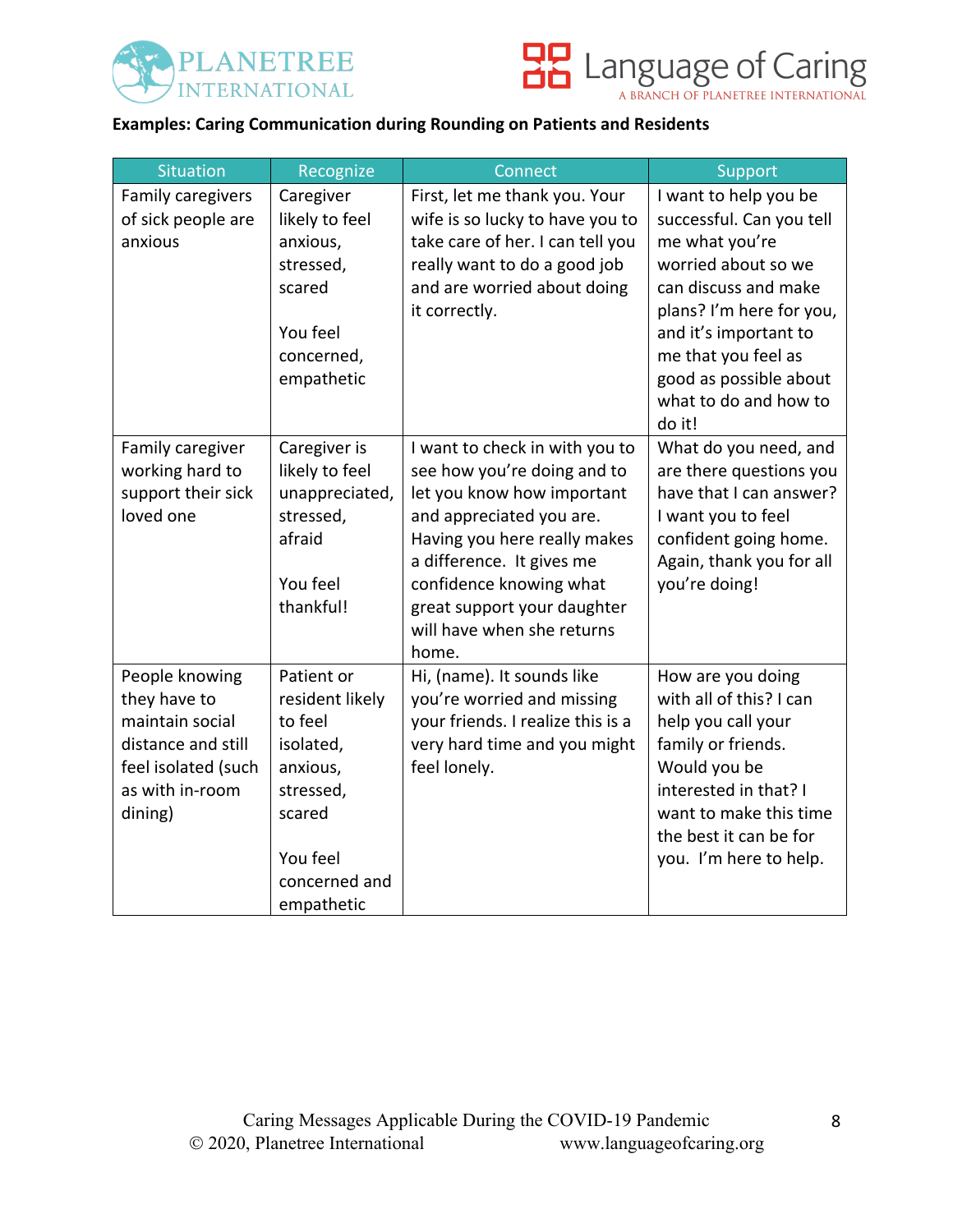



## **Examples: Caring Communication During Rounding on Staff**

| <b>Situation</b>                                                     | Recognize                                                                                                                                                                                                | Connect                                                                                                                                                       | Support                                                                                                                                                                                           |
|----------------------------------------------------------------------|----------------------------------------------------------------------------------------------------------------------------------------------------------------------------------------------------------|---------------------------------------------------------------------------------------------------------------------------------------------------------------|---------------------------------------------------------------------------------------------------------------------------------------------------------------------------------------------------|
| You want to<br>support staff<br>during this<br>difficult time        | Recognize the<br>individuals<br>nonverbals and<br>what is behind<br>what is being<br>said. Staff are<br>likely to feel<br>overwhelmed,<br>stressed,<br>frustrated,<br>exhausted<br>You may be<br>feeling | Hi, (name). First off, let me<br>thank you for all the work<br>you're doing to help the<br>team and provide excellent<br>care to people who are<br>suffering. | I imagine this is taking a<br>toll on you, and I want<br>to help. What's going<br>on for you, and how<br>can I support you? I'm<br>here for you, and I'll do<br>my best to make things<br>happen! |
|                                                                      | stressed,<br>concerned, and<br>impatient                                                                                                                                                                 |                                                                                                                                                               |                                                                                                                                                                                                   |
| Staff need and<br>deserve emotional<br>support                       | Team member<br>is likely to feel<br>stressed,<br>worried,<br>overwhelmed<br>You might be<br>feeling<br>concerned and<br>empathetic                                                                       | Wow, this has been quite a<br>time lately. I'm worried<br>about how our team and you<br>are holding up. Can you help<br>me understand how you're<br>feeling?  | I really care about you<br>and I want to support<br>you and everyone on<br>our team. Tell me<br>what's going on? I will<br>do all I can to make<br>things a bit better for<br>you.                |
| Staff have life<br>concerns-about<br>daycare,<br>food/supplies, etc. | Team member<br>is likely to feel<br>stressed,<br>worried,<br>overwhelmed<br>You feel<br>concerned,<br>empathetic                                                                                         | You seem worried or<br>stressed, and I'd like to help.<br>You are such a valuable team<br>member, and I'm concerned<br>about you.                             | What's happening? I<br>want to know, and<br>maybe I'll be able to<br>help or at least listen. I<br>care about you.                                                                                |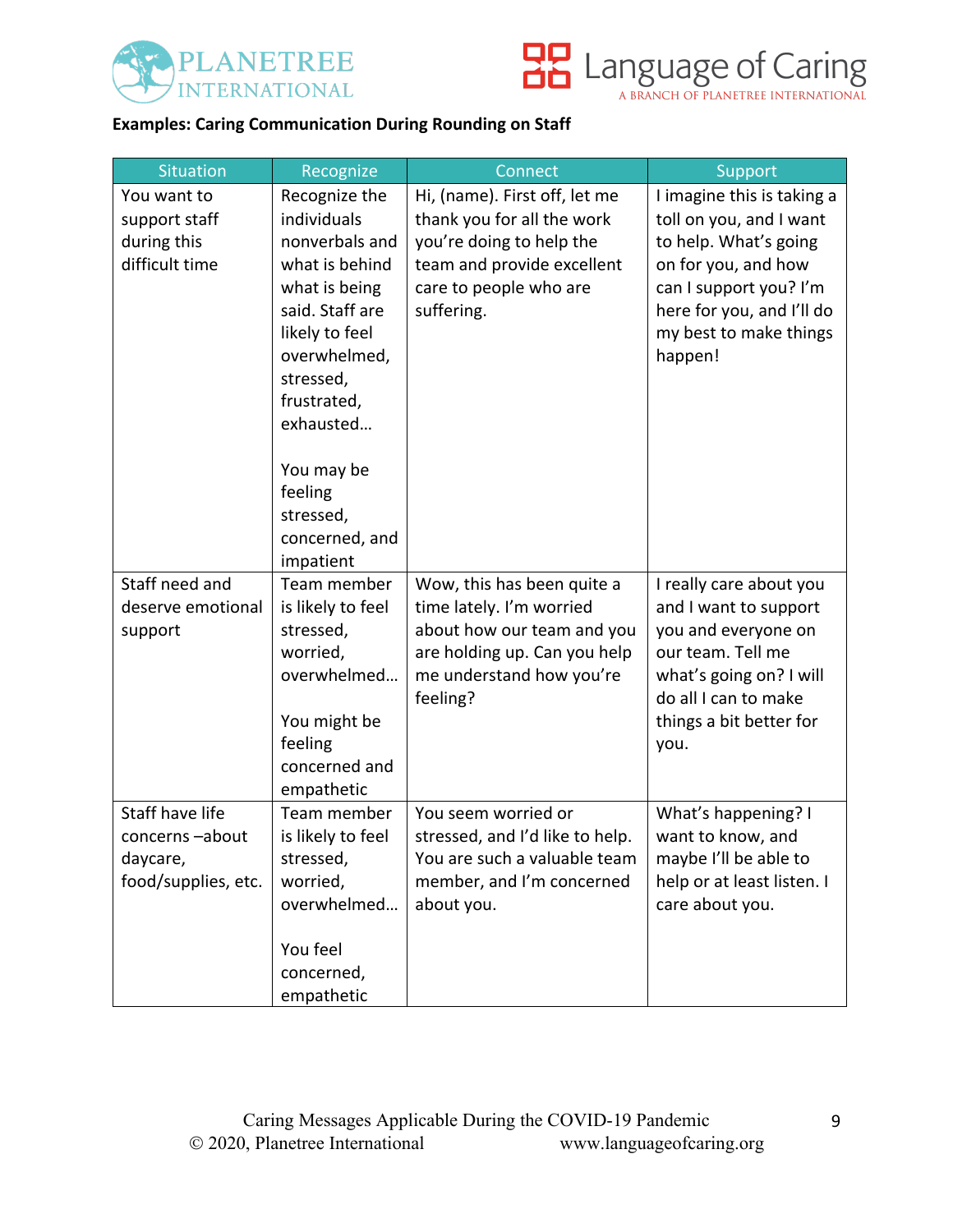



## **Examples: Caring Communication with Providers**

| <b>Situation</b>  | Recognize       | Connect                        | Support                    |
|-------------------|-----------------|--------------------------------|----------------------------|
| Providers self-   | Provider is     | This is a difficult time-      | I realize that you are     |
| isolating from    | likely feeling  | especially balancing the       | trying to do what's best   |
| family members    | stressed,       | needs of patients with taking  | for everyone, and in       |
|                   | fearful,        | care of yourself and your      | that I'm worried about     |
|                   | lonely,         | loved ones at home. I really   | the toll this is taking on |
|                   | helpless,       | appreciate all that you are    | you. Can we talk about     |
|                   | exhausted       | doing. I heard that you've     | what is going on and       |
|                   |                 | chosen to self-isolate away    | how you are doing? I       |
|                   | You may feel    | from your family.              | want to help.              |
|                   | empathetic,     |                                |                            |
|                   | concerned       |                                |                            |
| Provider asked to | Provider is     | (Name), I am really sorry that | Let's talk about what      |
| work after        | likely feeling  | you are not feeling well. I    | this means for everyone    |
| expressing not    | worried, guilt, | imagine that you might be      | so that you have all the   |
| feeling           | conflicted,     | worried about your own         | information you need       |
| well/possibly     | unsupported     | health, what that means to     | to feel safe and           |
| infectious        |                 | you and your family, and       | supported. I want to       |
|                   | You may feel    | about how we are going to      | help.                      |
|                   | empathetic,     | manage here without you.       |                            |
|                   | concerned,      |                                |                            |
|                   | frustrated      |                                |                            |
| What to say when  | Provider is     | I was listening and watching   | Perhaps talking about it   |
| you see a         | likely feeling  | you this morning and it seems  | might help. Would you      |
| colleague         | overwhelmed,    | like you are not the (Name) I  | be open to sitting down    |
| struggling        | consumed,       | am used to seeing. I am        | sometime? I believe        |
|                   | exhausted       | concerned how this situation   | that together we can       |
|                   |                 | might be impacting you.        | come up with some          |
|                   | You may feel    |                                | ideas about how to get     |
|                   | empathetic,     |                                | through this. It's a       |
|                   | concerned,      |                                | difficult time, and I      |
|                   | uneasy          |                                | want to support you.       |